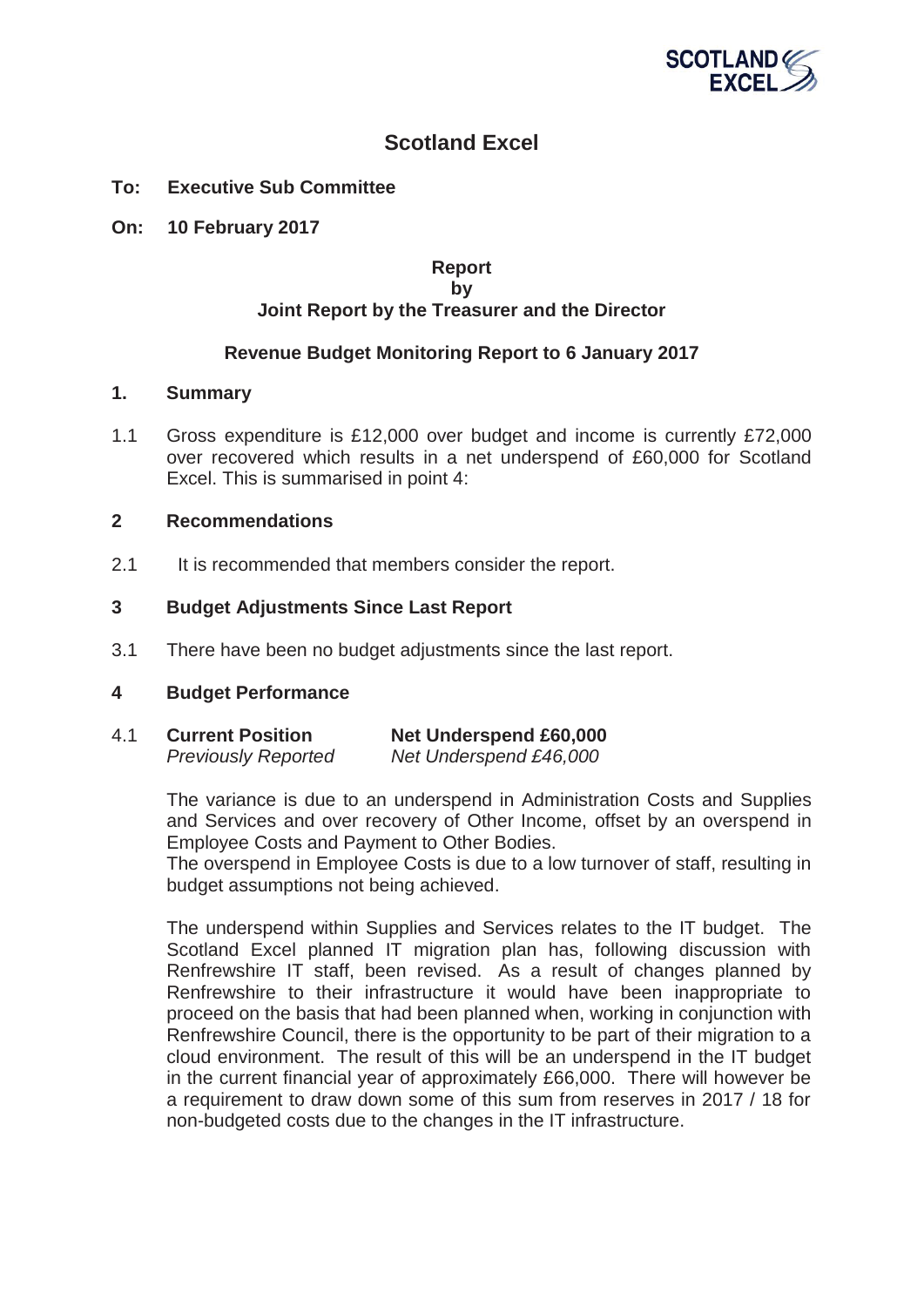Training courses delivered by Scotland Excel have resulted in the overspend within Payments to Other Bodies. These are fully recharged back to delegates and offset by additional income.

The over recovery of Other Income relates to the Training Costs discussed above, unbudgeted Consultancy Income and additional full year Associate Member Fees from the Wheatley Group.

# 4.2 **Projected Year End Position**

The projected year end position shows a draw down from the general reserve of £119,137 which is £80,373 less than the approved draw down. The draw down from the National Care Home ring fenced reserve is £9,972.